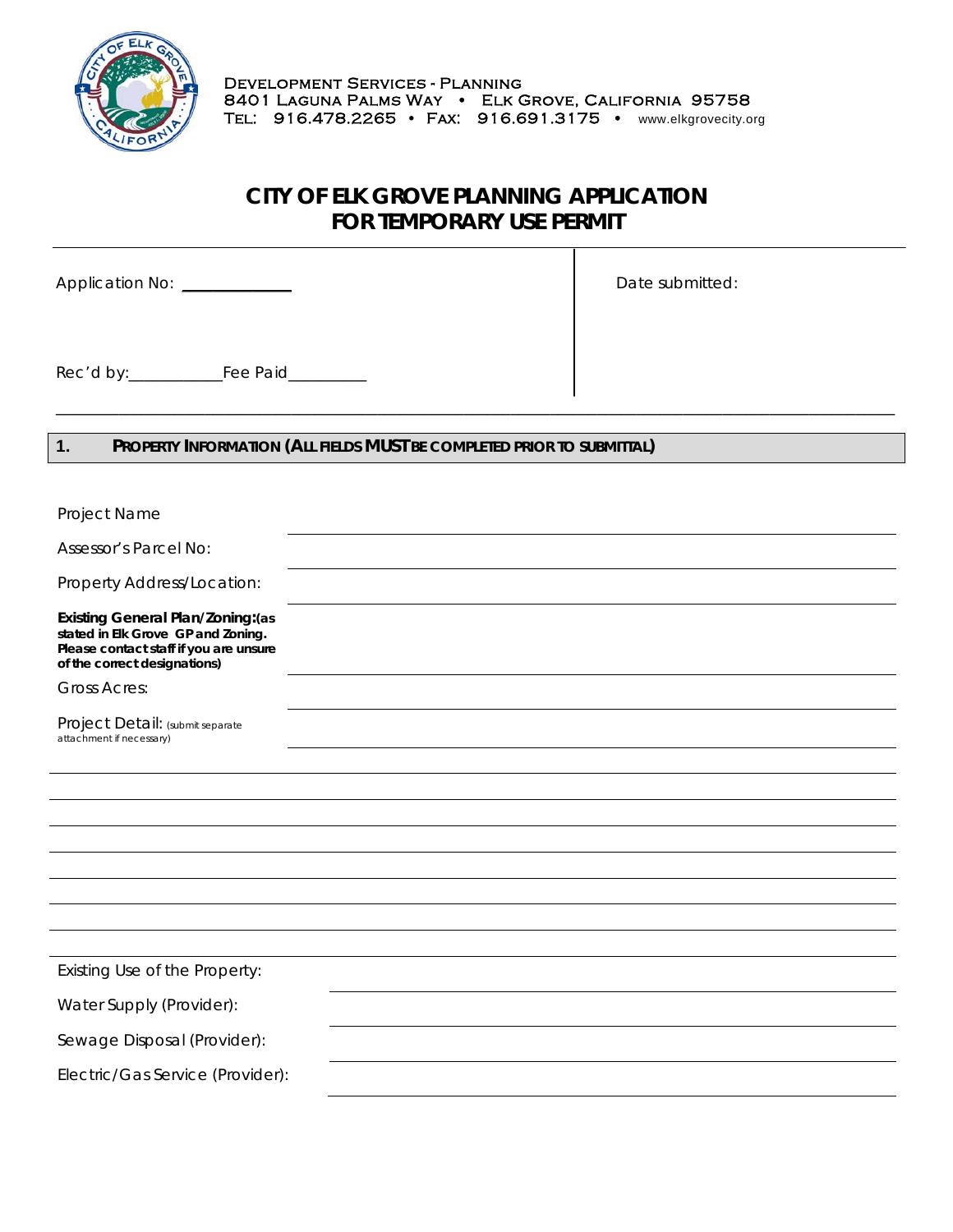| ◠<br>Ζ. | <b>CONTACT INFORMATION</b> |
|---------|----------------------------|
|         |                            |

|            | <b>PROPERTY OWNER:</b> |            | <b>APPLICANT:</b> |
|------------|------------------------|------------|-------------------|
| Name:      |                        | Name:      |                   |
| Contact:   |                        | Contact:   |                   |
| Address:   |                        | Address:   |                   |
| City, Zip: |                        | City, Zip: |                   |
| Phone:     |                        | Phone:     |                   |
| Fax:       |                        | Fax:       |                   |
| E-mail     |                        | E-mail     |                   |
|            | AGENT:                 |            | OTHER:            |
| Name:      |                        | Name:      |                   |
| Contact:   |                        | Contact:   |                   |
| Address:   |                        | Address:   |                   |
| City, Zip: |                        | City, Zip: |                   |
| Phone:     |                        | Phone:     |                   |
| Fax:       |                        | Fax:       |                   |

The Planning Department will notify the applicant and one other individual of all proceedings regarding this application. Please supply the name, address, and phone of the additional person to receive such notification.

#### **3. AGREEMENT AND REPRESENTATIONS OF APPLICANT AND PROPERTY OWNER**

This application is not complete, and processing of this application will not begin, until all initials and signatures are provided:

1) Applicant(s) acknowledge ands agree that by making this application, and under the authority of Government Code Section 65105, that in the performance of their functions, City staff may enter upon the subject property and make examinations and surveys, provided that the entries, examinations and surveys do not unreasonably interfere with the use of the land by those persons lawfully entitled to the possession thereof.

2) Applicant(s) certify under penalty of perjury that I am the legal owner(s) (all individual owners must sign as they appear on the deed to the land), Corporate Officer(s) empowered to sign for the corporation, Owner's Legal Agent having power of Attorney (a notarized Power of Attorney document must accompany this application), or the owner's authorized representative (include a notarized consent form from the owner).

3) Applicant(s) acknowledge and agree that I have included all of the required items and understand that missing items may result in delaying the processing of my application. I further acknowledge and agree that by signing this document I accept the posting of public notices regarding the proposed project at the project site, as provided for in paragraph 4, and agree to pay all related costs.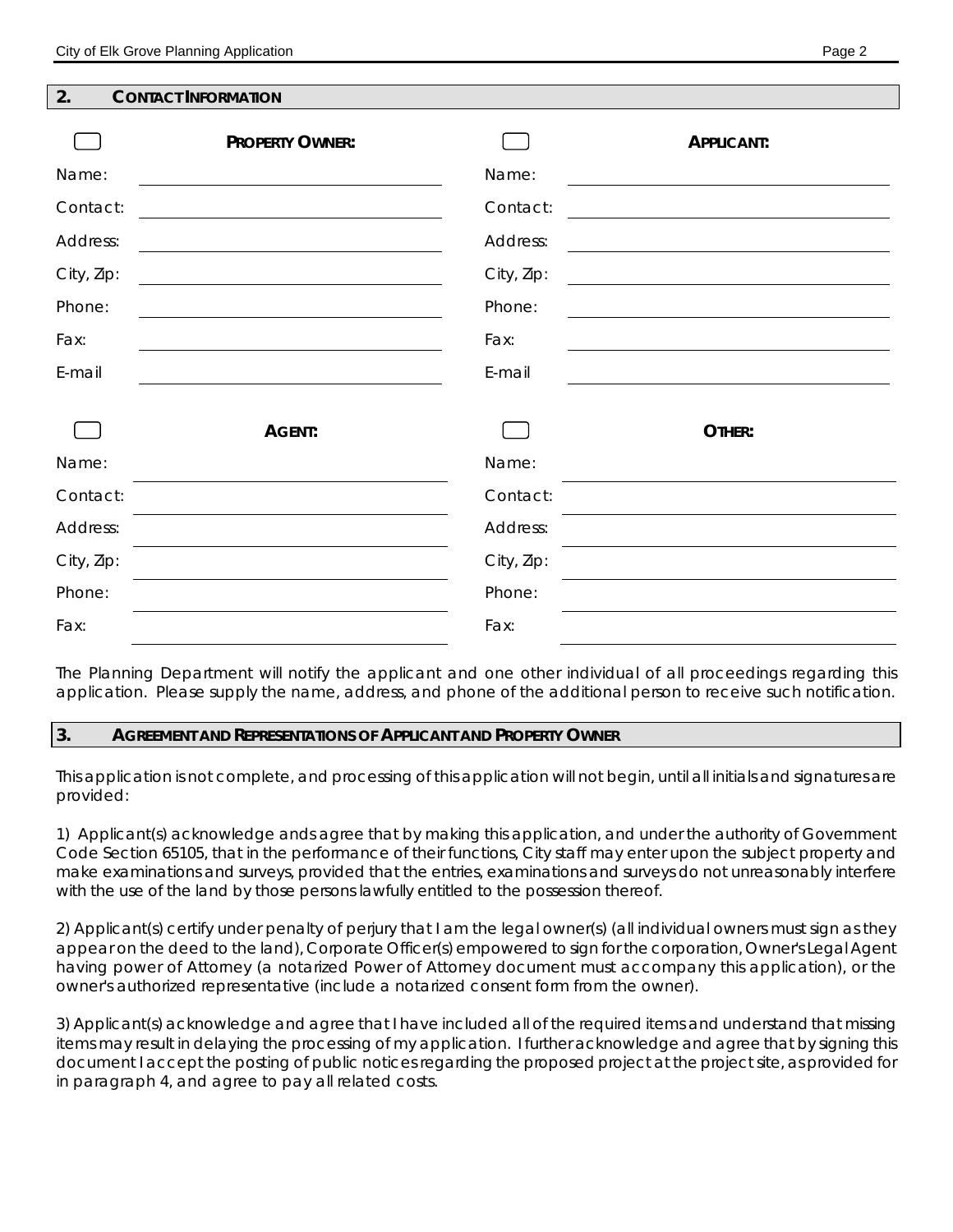4) Applicant(s) agree to defend, indemnify and hold harmless the City of Elk Grove ("City") and its agents, officers, consultants, independent contractors and employees ("City's Agents") from any and all claims, actions or proceedings against the City or the City's Agents to attack, set aside, void, or annul an approval by the City, or the City's Agents concerning the Project (collectively "Claim"). The City shall promptly notify the Applicant of any Claim and the City shall cooperate fully in the defense. If the City fails to promptly notify the Applicant of any Claim of if the City fails to cooperate fully in the defense, the Applicant shall not thereafter be responsible to defend, indemnify, or hold harmless the City. Nothing in this paragraph shall obligate the City to defend any Claim and the City shall not be required to pay or perform any settlement arising from any such Claim not defended by the City, unless the settlement is approved in writing by the City. Nothing contained in this paragraph shall prohibit the City from independently defending any Claim, and if the City does decide to independently defend a Claim, the City shall bear its own attorney's fees, expenses of litigation and costs for that independent defense. The Applicant may agree to reimburse the City for attorney's fees, expenses of litigation and costs for that independent defense. Should the City decide to independently defend any Claim, the Applicant(s) shall not be required to pay or perform any settlement arising from any such Claim unless the settlement is approved by the Applicant.

5) Applicant(s) acknowledges and agrees that as of July 1, 2008, the City will not notice this project for public hearing and/or consider the project if the project does not have a positive fund balance. Additionally the Applicant is waiving their ability to be heard by the Planning Commission in an expeditious manner by having a past due account.

6) Applicant(s) acknowledges and agrees that this application sets forth all covenants, promises, conditions and understandings between the parties regarding the advance of Funds and the uses thereof, and there are no promises, conditions or understandings either oral or in writing between the parties other than as set forth herein. No contemporary or subsequent alteration, amendment, change or addition to this application form shall be binding upon the City unless reduced to writing and signed by the City Manager or his/her designee. No course of conduct shall be binding upon the City and waiver of one or more provisions or violations shall not be construed as a course of conduct to be relied upon and may not be the basis for any expectation of future waiver or estoppel.

7) No employee, agent, independent contractor or other representative of the City, other than the City Manager or the City Council, has the authority to alter the terms or effect of this application and Applicant(s) acknowledge and agree that it/they have not relied upon any promises, representations, conditions or understandings other than those set forth in this application.

8) This Application shall be a public record.

9) This Application is made under, and shall in all respects be interpreted, enforced, and governed by, the laws of the State of California. In the event of a dispute concerning the terms of this Application, the venue for any legal action shall be with the appropriate court in the County of Sacramento, State of California. Should legal proceedings of any type arise out of this Agreement, the prevailing party shall be entitled to costs, attorney's fees, and legal expenses, including but not limited to expert fees and costs.

*This application is not complete, and processing of this application may not begin, until all initials and signatures are provided.*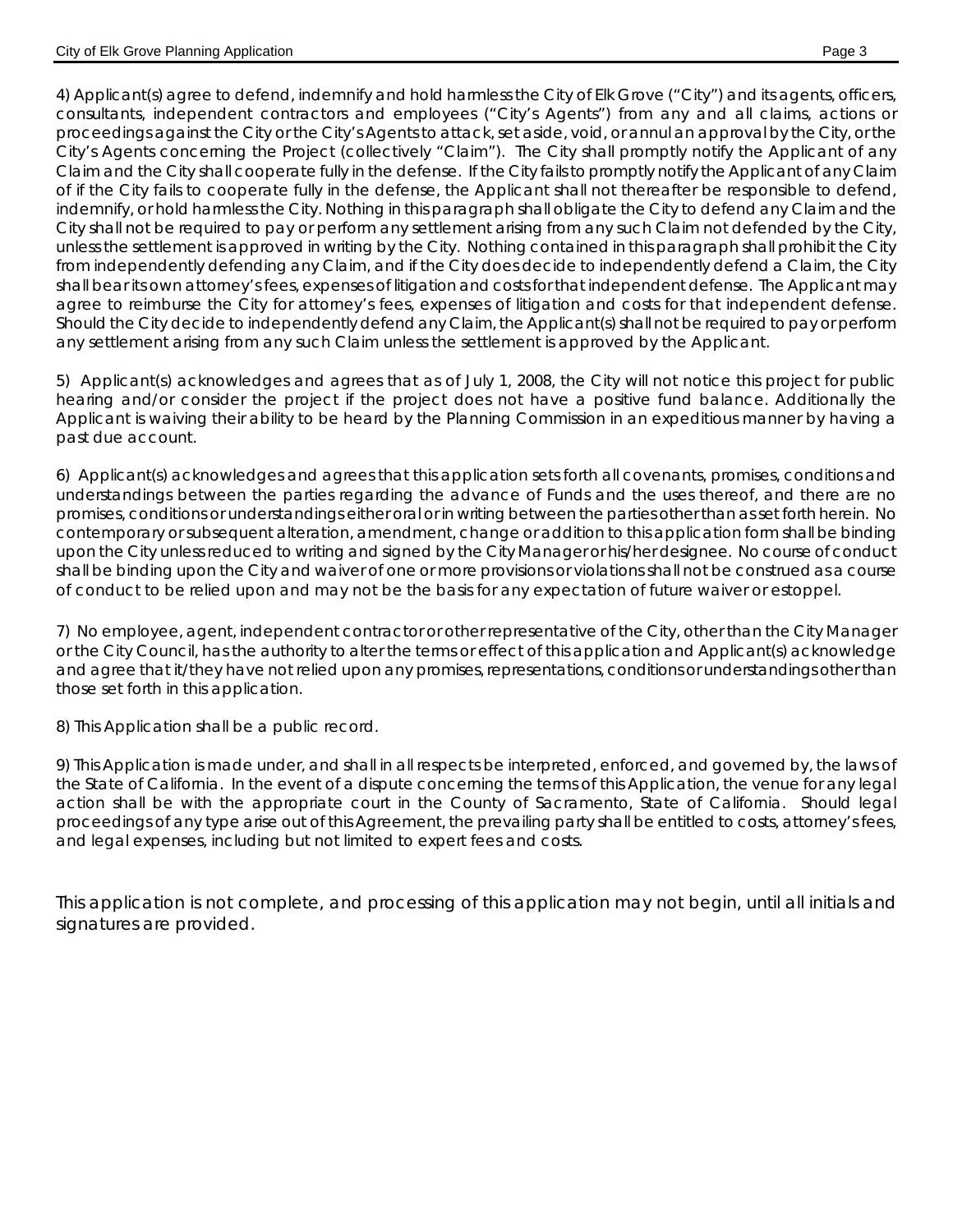By signing below, the parties hereto agree that the information provided herein is true and correct, and hereby agree to the terms set forth herein.

IT IS SO AGREED:

Applicant Signature Date

Name (Print)

Property Owner Signature Date

Name (print)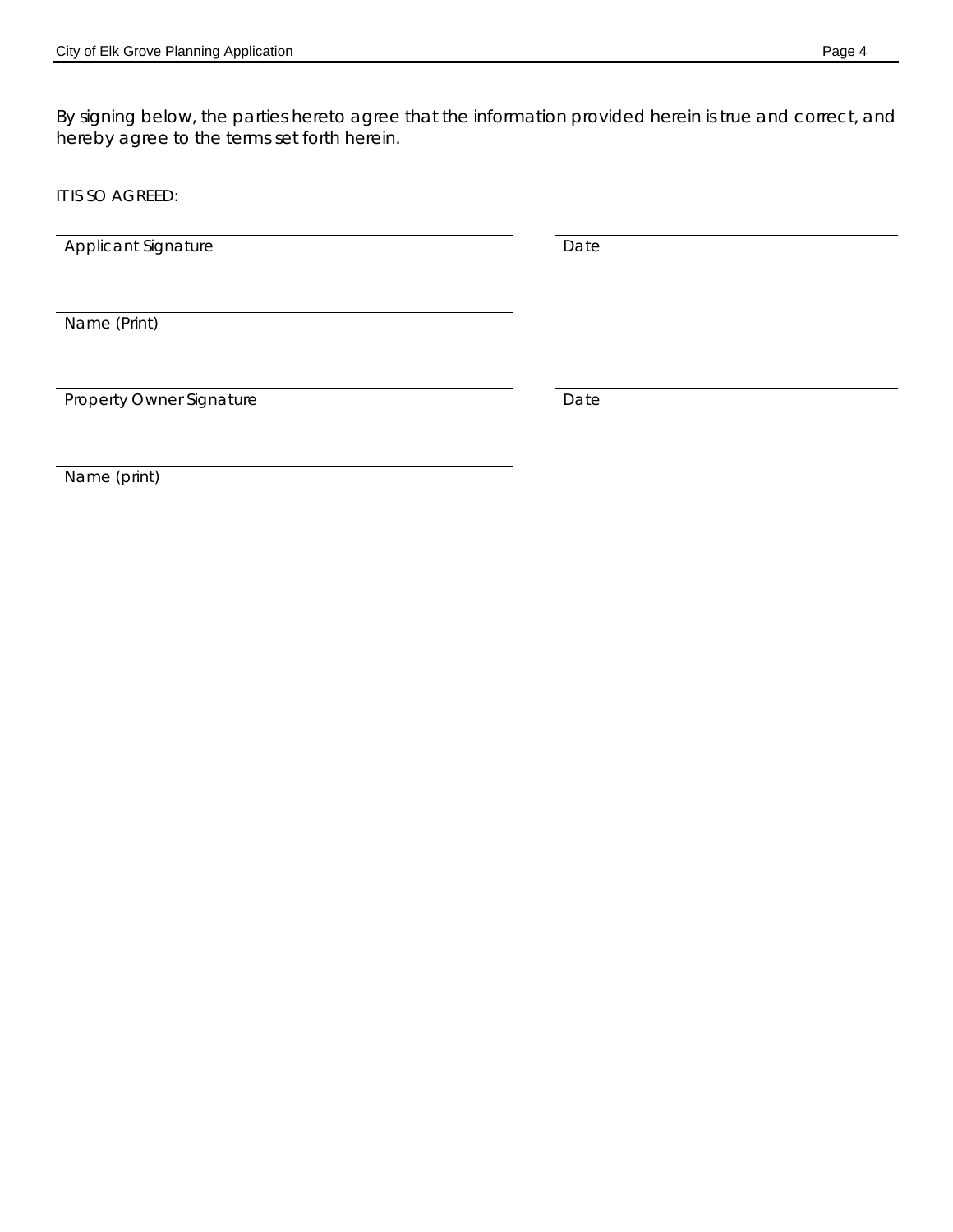#### **4. ENVIRONMENTAL ASSESSMENT QUESTIONNAIRE**

Please answer the following questions and return with your project application. Attach additional sheets as needed. All questions must be answered. Your answers will be used for preliminary environmental review of your project pursuant to CEQA. In order to fully assess the potential effects on the environment from the proposed project, additional information (such as a Phase 1 Environmental Assessment, Traffic Report, Biological Report, Noise Study, etc.) may be required.

- 1. On a separate sheet, describe the physical setting of the **project site** as it exists. Include information on topography, soils, vegetation, and wildlife. Also describe any existing structures and uses on the project site.
- 2. Describe the physical setting of the **surrounding properties** as it exists. Include information on topography, soils, vegetation, and wildlife. Also describe any existing structures and uses.
- 3. Would the implementation of your project result in the demolition of any existing buildings? If so, please indicate date of construction and type of material used. Yes  $\Box$ No **D**
- 4. Please describe any grading activities (cubic yards) and/or topographic changes needed to carry out your project (attach additional sheets if necessary).
- 5. Does the project include the removal any of native or non-native trees? If so, please indicate species, diameter at 4½ feet height, and number. Yes  $\Box$  $No$   $\Box$
- 6. Please indicate supplier of water/water facilities to the project site:
- 7. Please indicate supplier of wastewater service to the project site:
- 8. Please disclose any notices of intent to preserve mineral rights that have been recorded on the subject property pursuant to California Civil Code, section 883.230.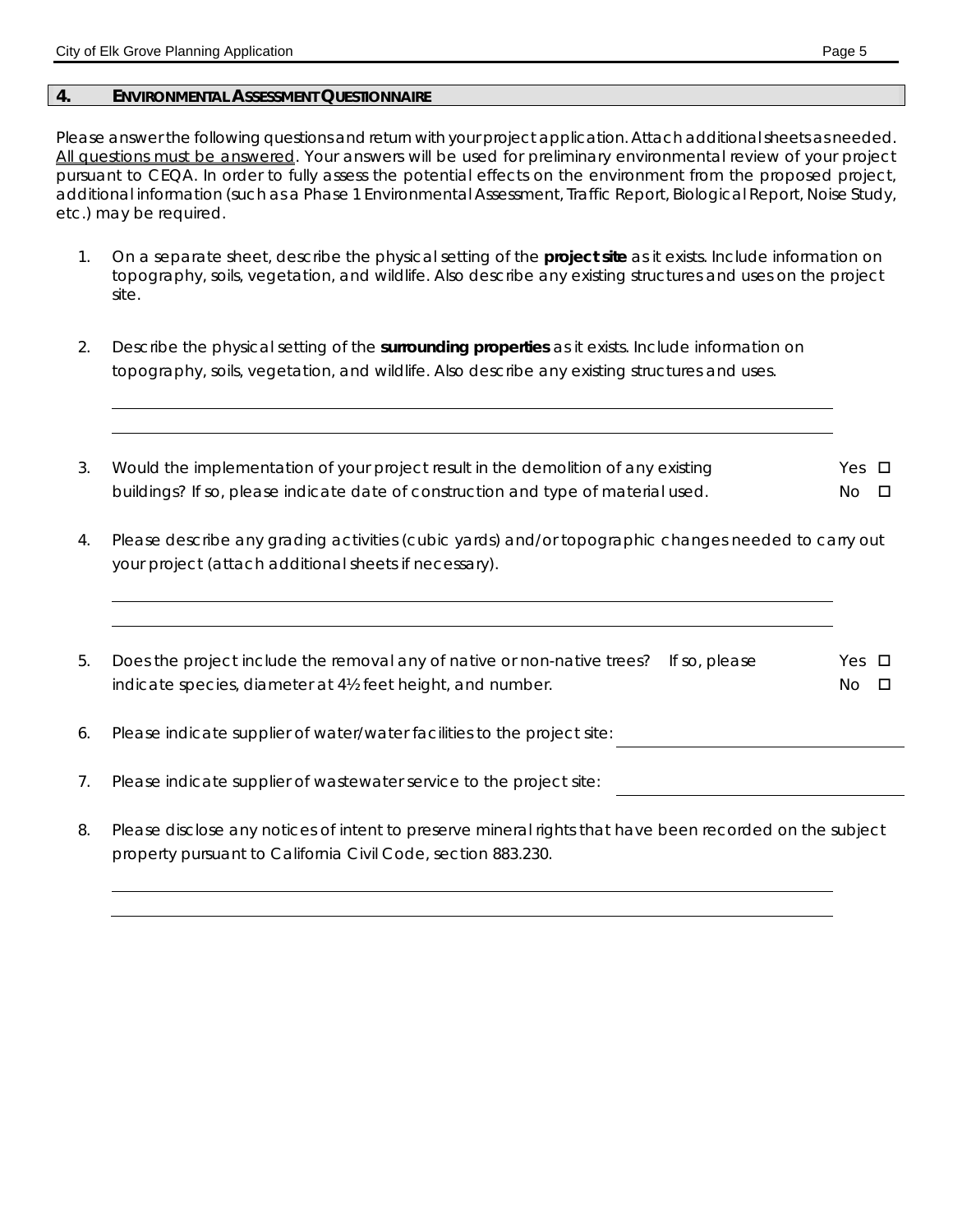

# **CITY OF ELK GROVE PLANNING**

## **LETTER OF AUTHORIZATION**

This form shall serve to notify the City of Elk Grove that I/we am/are the legal owner(s) of the property described in the attached application and do hereby authorize the person/firm shown below to file and represent my/our interest in the application(s) listed below.

## **Authorized Person:**

| Name/Firm      |  |
|----------------|--|
| <b>Address</b> |  |
| City/State/Zip |  |
| Phone          |  |
| Applications:  |  |
|                |  |

## **Legal Owners:**

I we/are the legal owner(s) of the said property; have read the foregoing letter of authorization and know the contents thereof; and do hereby certify that the same is true of my/our own knowledge. I/we certify (or declare) under penalty of perjury under the laws of the State of California that the information contained in the above referenced application(s) is true and correct.

| <b>Printed Name</b> |      |  |
|---------------------|------|--|
|                     | Date |  |
|                     |      |  |
|                     | Date |  |
| Printed Name        |      |  |
|                     | Date |  |

*A letter signed by the property owner(s) may be submitted in lieu of this form. The letter must identify the person being authorized to represent the owner(s) and the application(s) being submitted.*